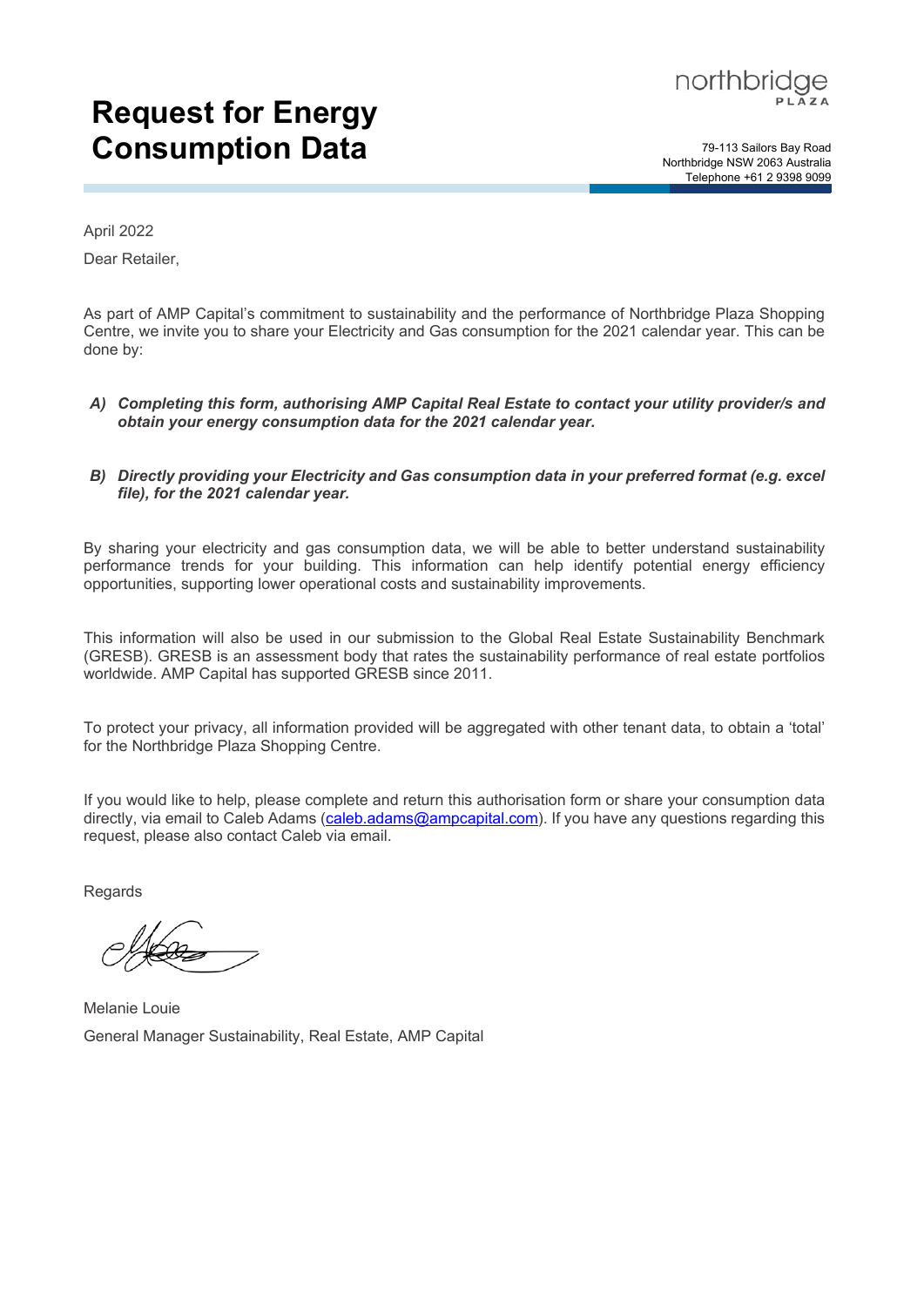

# **LETTER OF AUTHORISATION & DETAILS OF YOUR UTILITY PROVIDERS**

**By signing below, as an authorised representative, you consent to AMP Capital contacting your energy provider/s to request your tenancy's energy consumption data for the past calendar year.**

| <b>ENTITY NAME ON BILLS</b>              |  |
|------------------------------------------|--|
| <b>ABN</b>                               |  |
| <b>PROPERTY ADDRESS</b>                  |  |
| <b>REPRESENTATIVE'S NAME</b>             |  |
| <b>PHONE NUMBER</b>                      |  |
| <b>EMAIL</b>                             |  |
| E-SIGNATURE (type your name or initials) |  |
| <b>DATE</b>                              |  |

| <b>ELECTRICITY</b>                                    |                         |  |  |
|-------------------------------------------------------|-------------------------|--|--|
| <b>ELECTRICITY SUPPLIER</b>                           |                         |  |  |
| <b>ELECTRICITY ACCOUNT NMI</b>                        |                         |  |  |
| <b>SITE/SUPPLY ADDRESS ON BILLS</b>                   |                         |  |  |
| <b>DO YOU PURCHASE GREEN POWER?</b>                   | <b>YES</b><br><b>NO</b> |  |  |
| <b>DO YOU PURCHASE ELECTRICITY CARBON</b><br>OFFSETS? | <b>YES</b><br><b>NO</b> |  |  |

| <b>GAS</b>                                 |                   |  |  |
|--------------------------------------------|-------------------|--|--|
| <b>GAS SUPPLIER</b>                        |                   |  |  |
| <b>GAS ACCOUNT MIRN</b>                    |                   |  |  |
| <b>SITE/SUPPLY ADDRESS ON BILLS</b>        |                   |  |  |
| <b>DO YOU PURCHASE GAS CARBON OFFSETS?</b> | <b>YES</b><br>NO. |  |  |